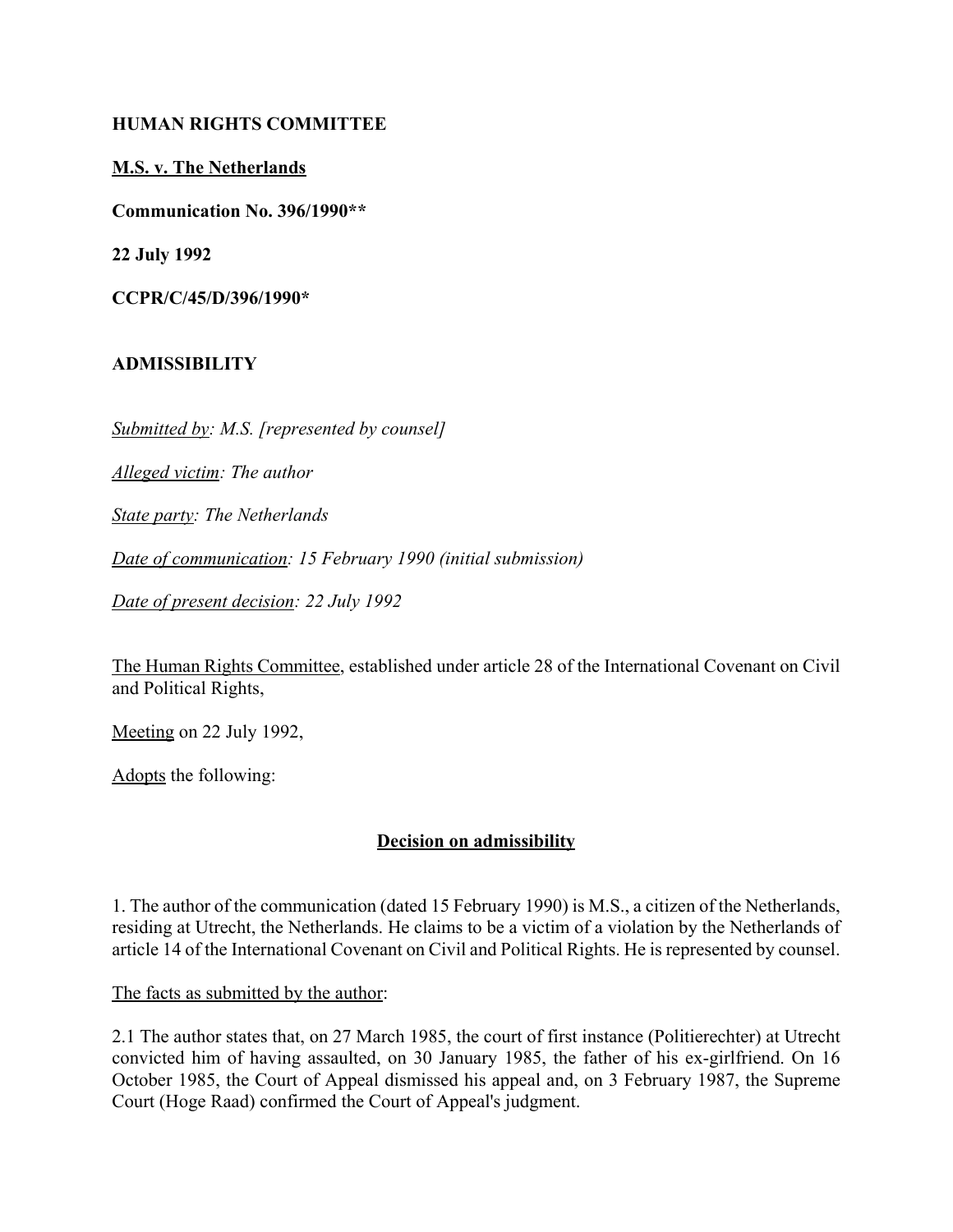2.2 The author submits that he acted in self-defence, that he was assaulted by his ex-girlfriend's parents and brother, but that his assailants were not prosecuted, although he filed a complaint against them with the Utrecht police. He alleges that the police investigation in his case was biased and that evidence and facts were "manipulated" and distorted by the police. He states that the testimony of witnesses on his behalf would have established that the charges against him were fabricated. However, he did not call any witnesses because, in his opinion, he should not have to bear the burden of proof that the police investigation had been biased, as such a requirement would violate his right to "due process".

# The complaint:

3. The author claims that he was not given a fair trial, because the Court relied on the allegedly biased evidence gathered by the police. He submits that the public prosecutor should have ordered supplementary investigations, to oppose the biased initial investigations made by the police. He further claims that the prosecutor's failure to prosecute his assailants violates the principle of equality of arms.

## The State party's observations and the author's comments thereon:

4.1 By submission of 27 November 1991 the State party argues that the communication is inadmissible on the grounds of non-exhaustion of domestic remedies. The State party submits that the author could have lodged a complaint with the Court of Appeal pursuant to article 12 of the Code of Criminal Procedure (Wetboek van Strafvordering), which reads:

"1. If no prosecution is brought in respect of an offence or the prosecution is dropped, the person concerned may lodge a complaint with the Court of Appeal in whose jurisdiction the prosecution ought to have been brought. The Court of Appeal may instruct the Public Prosecutor to draw up a report and may order that a prosecution be instituted or continued.

"2. The Court of Appeal may refuse to give such an order on grounds derived from the public interests.

# "3. ..."

4.2 The State party further submits that, as a general rule, the Public Prosecutor may decide not to prosecute someone "for reasons relating to the public interest" (Code of Criminal Procedure, art. 167, para. 2). It stresses that, in the author's case, the Public Prosecutor saw no reason to charge anyone but the author. The State party submits that the Covenant does not provide for the right to have another person prosecuted and refers in this context to the Committee's admissibility decision in communication No. 213/1986<sup> $1$ </sup>. It therefore argues that this part of the communication is inadmissible as being incompatible with the provisions of the Covenant.

4.3 As regards the author's contention that the police investigation in his case was biased, and that only evidence against him was gathered, the State party submits that the Court may convict someone only on the basis of convincing legal evidence, presented during the hearing (Code of Criminal Procedure, art. 338). Legal evidence includes, inter alia, the Court's own observations during the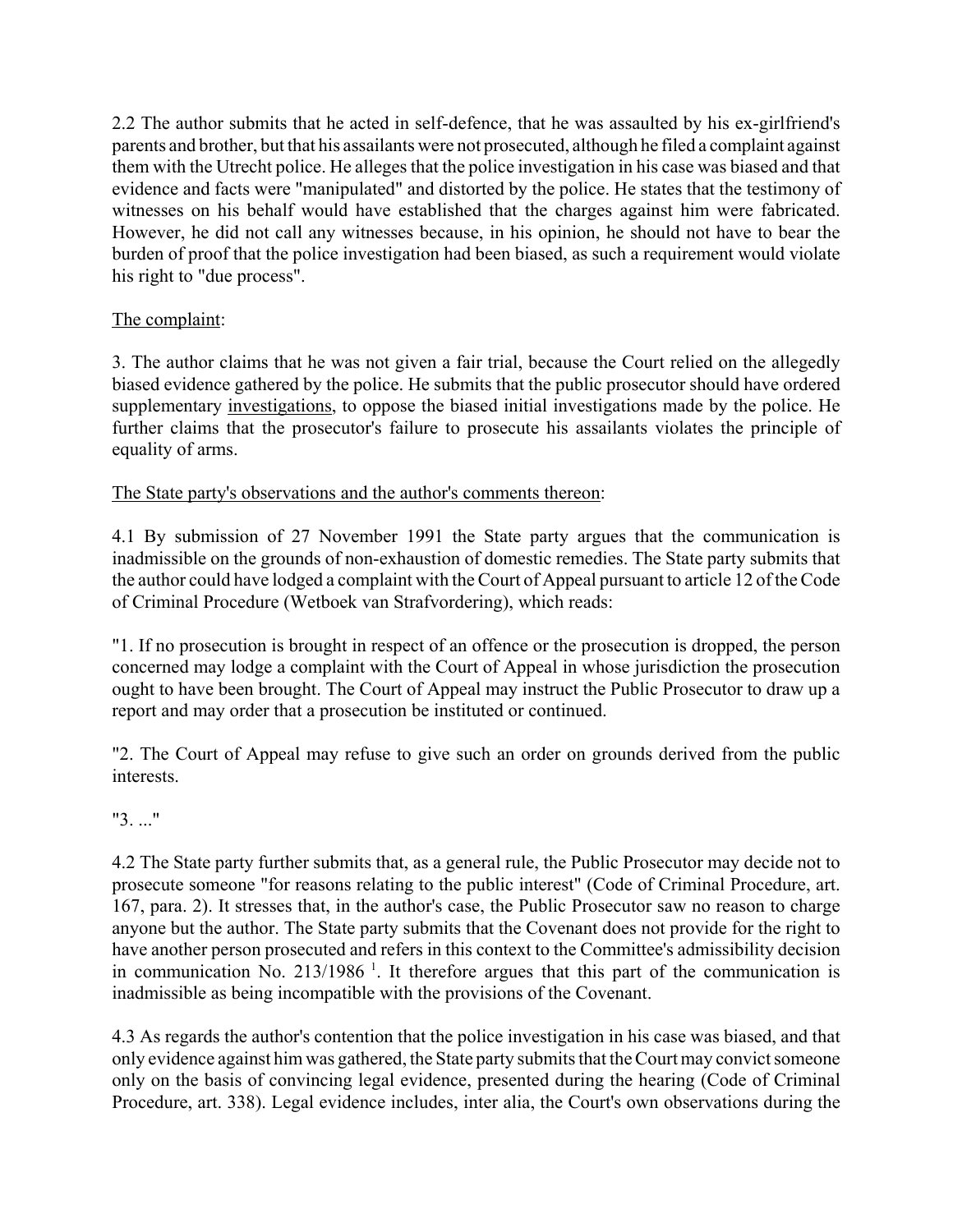hearing, and statements made by the accused, witnesses and experts. The State party submits that the author had the opportunity during the trial to submit any information that could have been relevant to the case. It argues that the author's claims have not been substantiated and refers in this connection to the decision of the European Commission of Human Rights, dated 2 May 1989, in the same matter, which stated that the examination of the author's complaints "does not disclose any appearance of a violation of the rights and freedoms set out in the Convention and in particular in article 6".

5.1 In his comments, the author argues that lodging a complaint pursuant to article 12 of the Code of Criminal Procedure would not have given him the desired equality: it would only have resulted in the prosecution of the persons who had assaulted him, not in this acquittal.

5.2 The author further contends that the Court should have discharged him, because of the biased investigation by the police. Since the author appealed the Court's judgment to the Court of Appeal and the Supreme Court, he claims to have exhausted all available domestic remedies.

The issues and proceedings before the Committee:

6.1 Before considering any claims contained in a communication, the Human Rights Committee must, in accordance with rule 87 of its rules of procedure, decide whether or not it is admissible under the Optional Protocol to the Covenant.

6.2 As regards the author's claim that his rights were violated by the prosecutor's failure to prosecute the author's alleged assailants, the Committee observes that the Covenant does not provide for the right to see another person criminally prosecuted. Therefore, this part of the communication is inadmissible as incompatible with the provisions of the Covenant, pursuant to article 3 of the Optional Protocol.

6.3 As regards the author's allegation that the trial against him was unfair, the Committee recalls its constant jurisprudence that it is in principle not for the Committee, but for the Courts of States parties to the Covenant to evaluate facts and evidence in a particular case, unless it is apparent that the Court's decisions were arbitrary and amounted to a denial of justice. In the circumstances, the Committee concludes that this part of the communication is inadmissible under article 3 of the Optional Protocol.

7. The Human Rights Committee therefore decides:

(a) That the communication is inadmissible under article 3 of the Optional Protocol;

(b) That this decision shall be transmitted to the State party, to the author and to his counsel.

[Done in English, French, Russian and Spanish, the English text being the original version.]

Footnotes